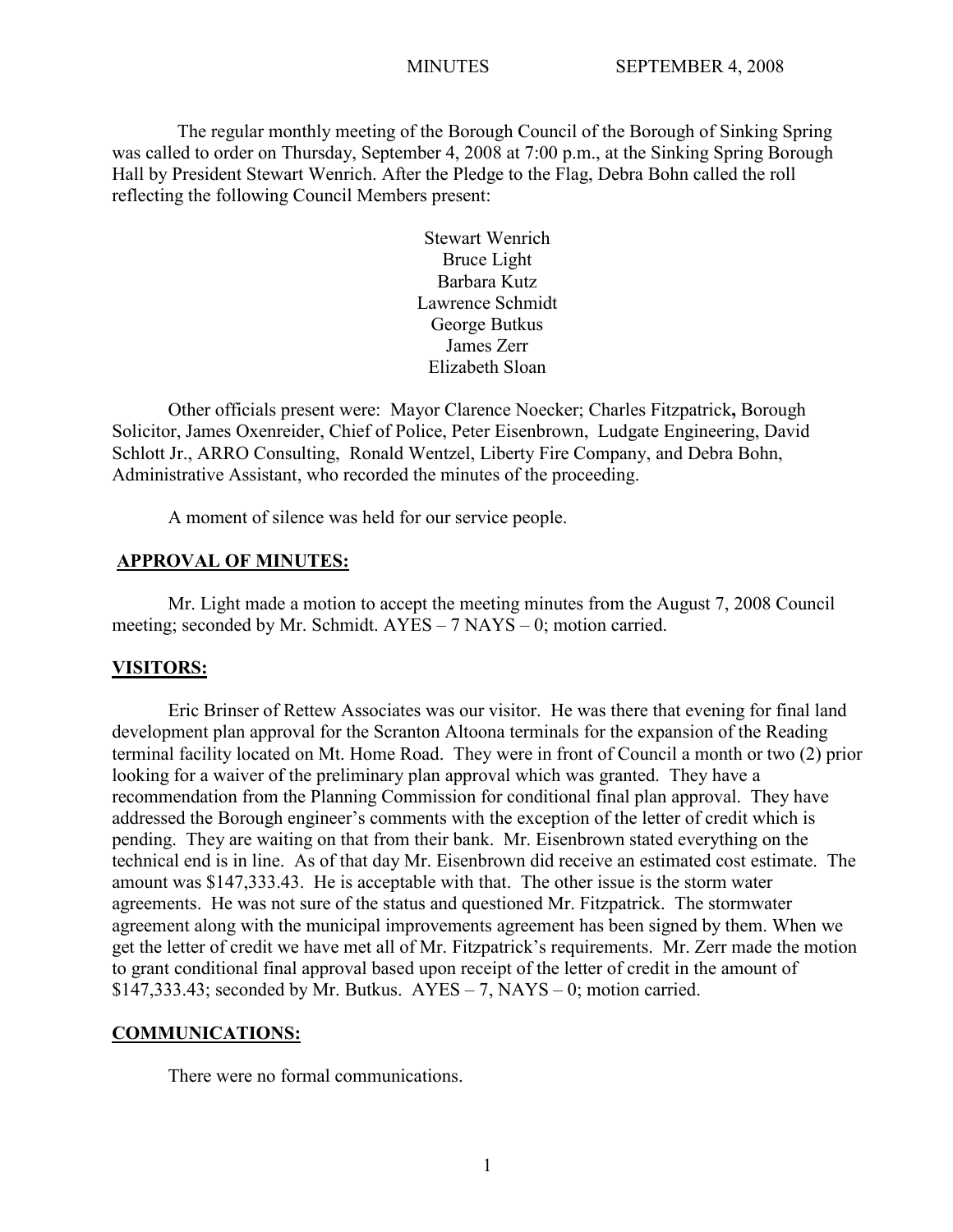## **APPROVAL OF THE BILLS:**

Mr. Light made a motion to pay the bills; seconded by Ms. Sloan.  $AYES - 7$ ,  $NAYS - 0$ ; motion carried.

## **REVITALIZATION PROJECT:**

Mrs. Dorian Cola addressed Council on our first annual Revitalization Day on September 14, 2008. She continued this will be when the project is introduced to the community. We will have an informational area, baseball games, bingo, and a children's art contest. The Park and Rec Board will be there doing games for the kids, and they will be selling a t-shirt that we designed to promote the project. We are asking all the volunteers to wear them. The Historical Society will have their center open from 12 to 5. In addition, we will be having a remote radio broadcast from I-105. They will be there 2:00 to 4:00 p.m. Two (2) of the committee will be on Y-102 the following day promoting the project. In addition, ads were run in the Reading Eagle and were on Channel 69 Community Bulletin Board. We are hoping the draw will be a signed guitar by Taylor Swift. We are opening to draw the community together and she is from the area. Mrs. Cola passed out the bag which holds t-shirts for all of Council. Mrs. Cola requested Council where the t-shirts; this is our way of promoting the project, please where them when you come down to the fire company on Sunday. We need to make this community survive and go forward for future generations. This day is very important to the continuation of the Borough. She explained that we need Council to come and support the day and explain what the project is about and how it will benefit the community. She extended a personal invitation. Mr. Bernard Campbell explained what the economic and finance team was doing. They are going out and reaching out to businesses. They are showing the official map and geting them involved with traffic problems, etc. The second thing is putting together a community profile. This is basically a list of assets, liabilities, a picture of the town, etc. We want to tell people why they want to invest their money here. They are also looking into "structure". We are at a point now where people don't really know about politics however they need to develop a structure. They need to work with Council. Mr. Campbell stated that Council is extremely important and that we are now far enough along that we shall need to solidify what the relationship between Council and the committee is. He thanked Council for their time.

## **MILLER ENVIRONMENTAL:**

Mr. Peter Juzyk gave the August monthly report. An executed IPP permit was delivered to Dunkin Donuts. The Wonderful Chinese Restaurant submitted a permit application and a permit is being drafted. They began the 3<sup>rd</sup> quarter sampling of commercial permittees. The DMR-QA Study 28 data package was submitted to PT Providers and PA DEP DMR-QA coordinator. An infrared study of plant controls was performed by Reading Electric. Preliminary findings reported verbally identified two (2) items of concern; malfunctioned control fan and blower bearing lubrication issue. RAS pump 1 was removed by A.C. Schultes personnel to be rebuilt at their facility. There were three (3) service calls during the month. They applied root control product to 1,188 ft. of sewer main on Oberlin Avenue and Elizabeth Drive and to the sewer lateral at 118 Oberlin Avenue. They flushed 2,557 feet of sewer lines and televised 2,679 ft. There were 27 plant maintenance work orders completed. As of that day all the damages from the lightning strike have been repaired. The total monthly flow was 16,020,000. The average daily flow was 517,000; the minimum daily flow was 472,000; and the maximum daily flow is 567,000. Total rainfall was 3.05 inches. The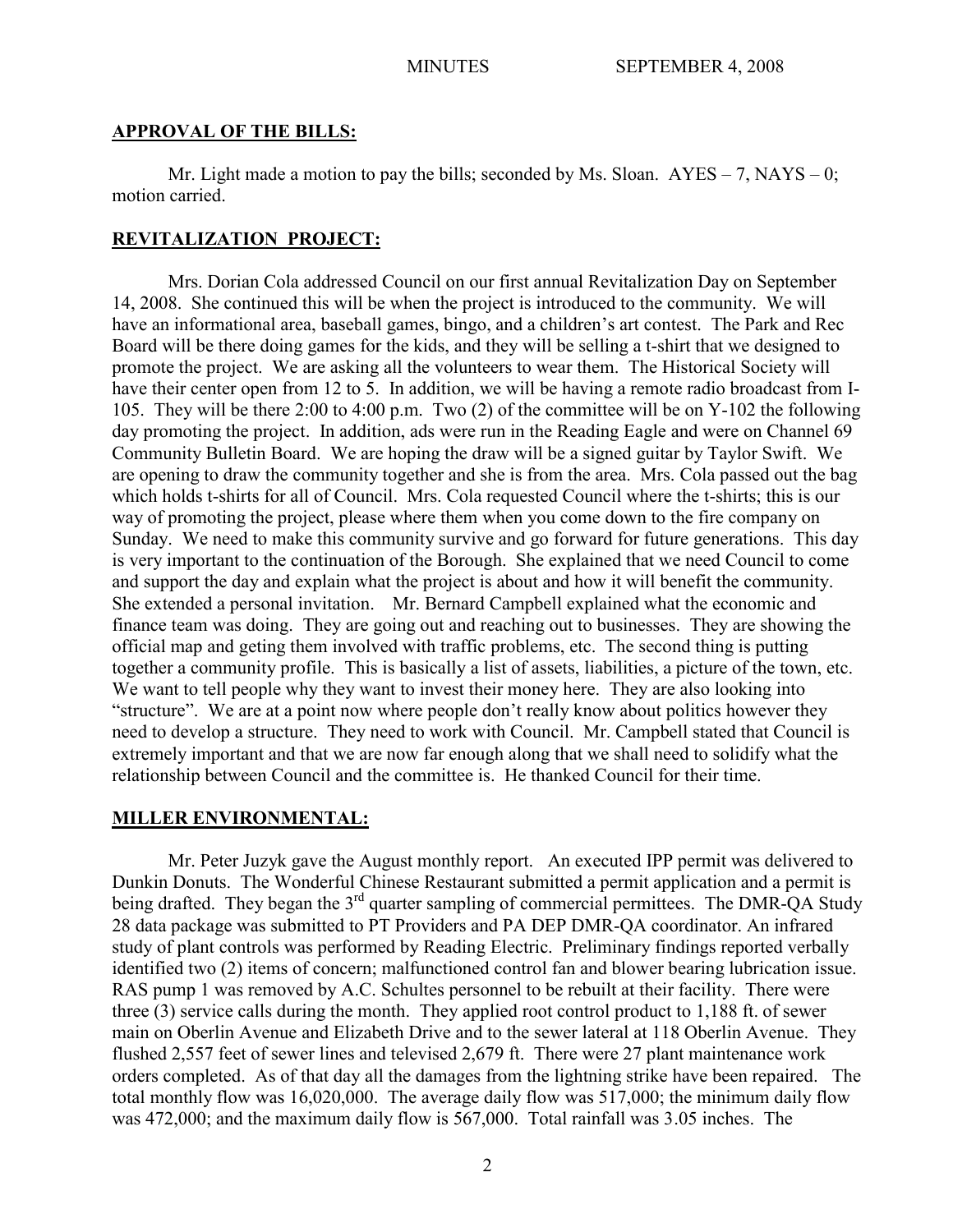## **MILLER ENVIRONMENTAL (cont'd):**

breakdown was Sinking Spring (which includes an unmetered portion of Spring Township) – 60.8%, Lower Heidelberg – 30.1%, and South Heidelberg – 9.1%. We still remain on elevated levels of BOD and solids. Mr. Juzyk also included a list of his capital items for the 2009 budget. A brief discussion ensued about BODs and solids and what is allowed.

## **COMMITTEE REPORTS:**

## **LIBERTY FIRE DEPARTMENT – RONALD WENTZEL:**

Mr. Wentzel has two (2) concerns. One (1) is access to a sprinkler system in the rear of Berks Fitness Center. They have added a whole bunch of stuff and they are limiting the fire department access to that area. In addition, the new townhouses on Clematis the numbers must be larger. The minimum they can be is 4 inches. The concerns were passed on to Mr. Zerr.

Mr. Greg Dietrich was there to speak about the task force. They are making great progress. They are trying to schedule a meeting for a full blown presentation to all municipalities. It is for information. The meeting will be October 21<sup>st</sup>. Mr. Wentzel stated that Mr. Dean Fernsler recommended who from each municipality should serve. He did not recommend Fire Chiefs. There was to be a member of Council, fire personnel, and a citizen at large. The Officers of each of the four (4) companies have had numerous meetings and are trying to stay abreast of what is going on. Mr. Dietrich stated that the task force is trying to come up with the best for everyone. He continued in speaking with Mr. Zerr he understands that some on Council feel this is beginning shoved down their throats. The meeting is informational only. You will be able to bring all the information back and sit down in your own municipality and hopefully make a sound decision. Everyone is working together and very hard at this. He is aware there is a concern that South Heidelberg does not have a fire tax and Mr. Dietrich stated they are working on that with them as well. He feels this would be a great thing. With all the equipment from the four (4) companies there is no equipment that will be needed. If this happens we will be the first one (1) of these mergers in the State of PA. There are other organizations that want in on this however they told them they will need to wait. The County is also in favor of this and is working with them as well. Mr. Wenrich stated we received notification from the task force wanting each municipality a certain fee so they can get together on their bylaws, etc. He knows for himself that we have not heard anything. This group was to be formed and give information back to Council; not be asked for money. Mr. Wenrich stated by setting up bylaws, etc. that means you are entering into an agreement without a vote. We need more info. Mr. Dietrich agreed. He was not expecting to hear any money amounts until after the group meeting. That is how Mr. Wenrich thought it was to happen. Mr. Wentzel thought too it was to go out after the meeting. Mr. Dietrich stated the last thing they want to do is make them feel they are shoving this down their throat. Ms. Sloan stated the task force is really winding down with the formal discovery. Wernersville and Sinking Spring are the two smallest entities out of the four (4). Demographics were looked at. Ms. Sloan was on demographics. She explained what has to be done and why. Mr. Mike Mixell who is legal counsel for the Borough's fire company as well as Fritztown Fire Company has agreed at a cost of roughly \$6,000 to draw up these documents. She feels this is very reasonable. Mr. Wentzel explained how the separation of the fire department and the social quarter's will happen. Mr. Wentzel explained that part of the \$1,500 will be used for our own separation as well. Mr. Fitzpatrick said that we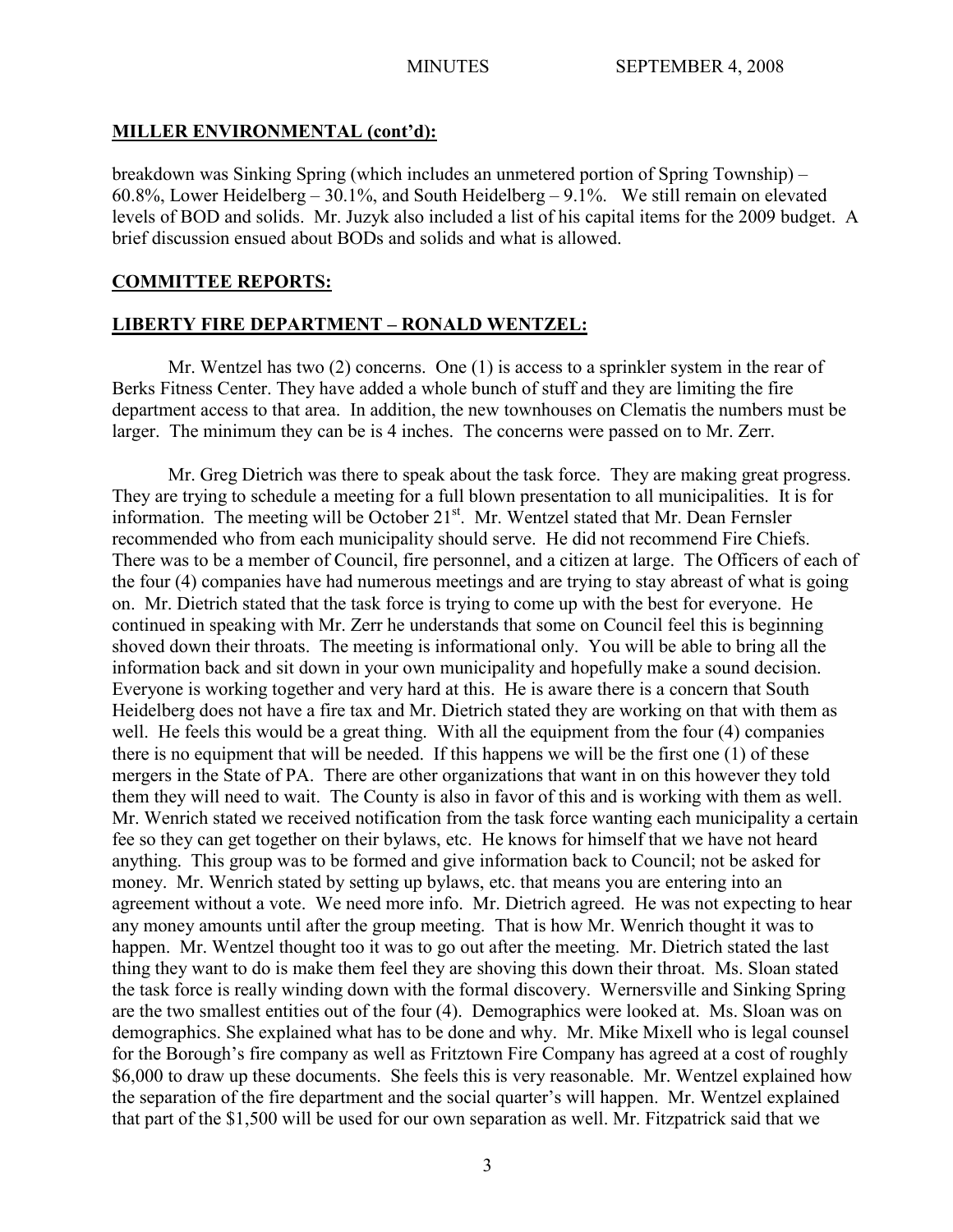# **LIBERTY FIRE DEPARTMENT – RONALD WENTZEL:**

probably don't need to have bylaws presented at the meeting on the  $21<sup>st</sup>$ . It is more important that we iron out issues such as basis for the contributions, etc. Mr. Wentzel stated that he did not think that they were bringing bylaws to the meeting. Mr. Fitzpatrick stated that they did ask for the \$1,500 so they could present the bylaws at the meeting on the 21<sup>st</sup>. Ms. Sloan feels it is impressive, the way they are all working together. Mr. Fitzpatrick stated they were informed that the four (4) departments have gotten together and have elected a Chief and other officers as well. There will be an administrator to oversee it. Job descriptions have been created for each of the positions as well. Mr. Light asked Mr. Wentzel if he would like to see this happen. Mr. Wentzel stated that was not for him to say but he personally would like to see this continue.

# **POLICE DEPARTMENT – CHIEF JAMES OXENREIDER:**

Chief Oxenreider stated they had 186 calls for the month of August. They had 28 traffic citations, (was not able to understand) parking tickets, and (was not able to understand) warnings were issued. The Dodge Charger should be done around the  $10^{th}$  or  $11^{th}$ . The cage is in and ready to be put in.

# **SEWER AND SANITATION COMMITTEE – GEORGE BUTKUS:**

Mr. Butkus stated they had the meeting with the PA DEP in regards to Lower Heidelberg's appeal of the Corrective Action Plan. Spring Township was also at the meeting as Lower Heidelberg had filed an appeal with their ACT 537 plan and the DEP was trying to cut down on meetings. He feels it was very informative. Mr. Schmidt and Mrs. Kutz were there. Mr. Butkus feels that Lower Heidelberg was unaware of the timetable in this matter. He continued that DEP did say that there was nothing impeding us from moving ahead with our CAP. We can continue as we see fit. In addition, Mr. Butkus spoke with Mr. Jay Vaughan and they are looking at dates to sit down together.

# **SEWER ENGINEER – DAVID SCHLOTT, JR.:**

Mr. Schlott stated the WQM Part II permit application package was submitted to the PA DEP on July 30, 2008. Everything that was sent to the DEP also went to the Delaware River Basin Commission so they can give their permission before the DEP can give them the permit. This probably will be on their December docket. The NPDES permit has been received from DEP. This will entail the renewal. The draft permit went to the sewer committee as well as Miller Environmental. In regards to the new phosphorous limits, ARRO recommended retrofitting the existing sodium hypochlorite system due to the substantial capital cost savings as well as from an operational standpoint. A brief discussion ensued as to when this all would be happening.

# **STREETS, BUILDINGS, & UTILITIES – BRUCE LIGHT:**

Mr. Light stated Mr. Hart received his residential plumbing license. He was passed by Harrisburg. He took this to the admin committee and they recommended he receive his \$1,500.00. Mr. Light made a motion to give Mr. Hart his \$1,500.00 per year raise for receiving his residential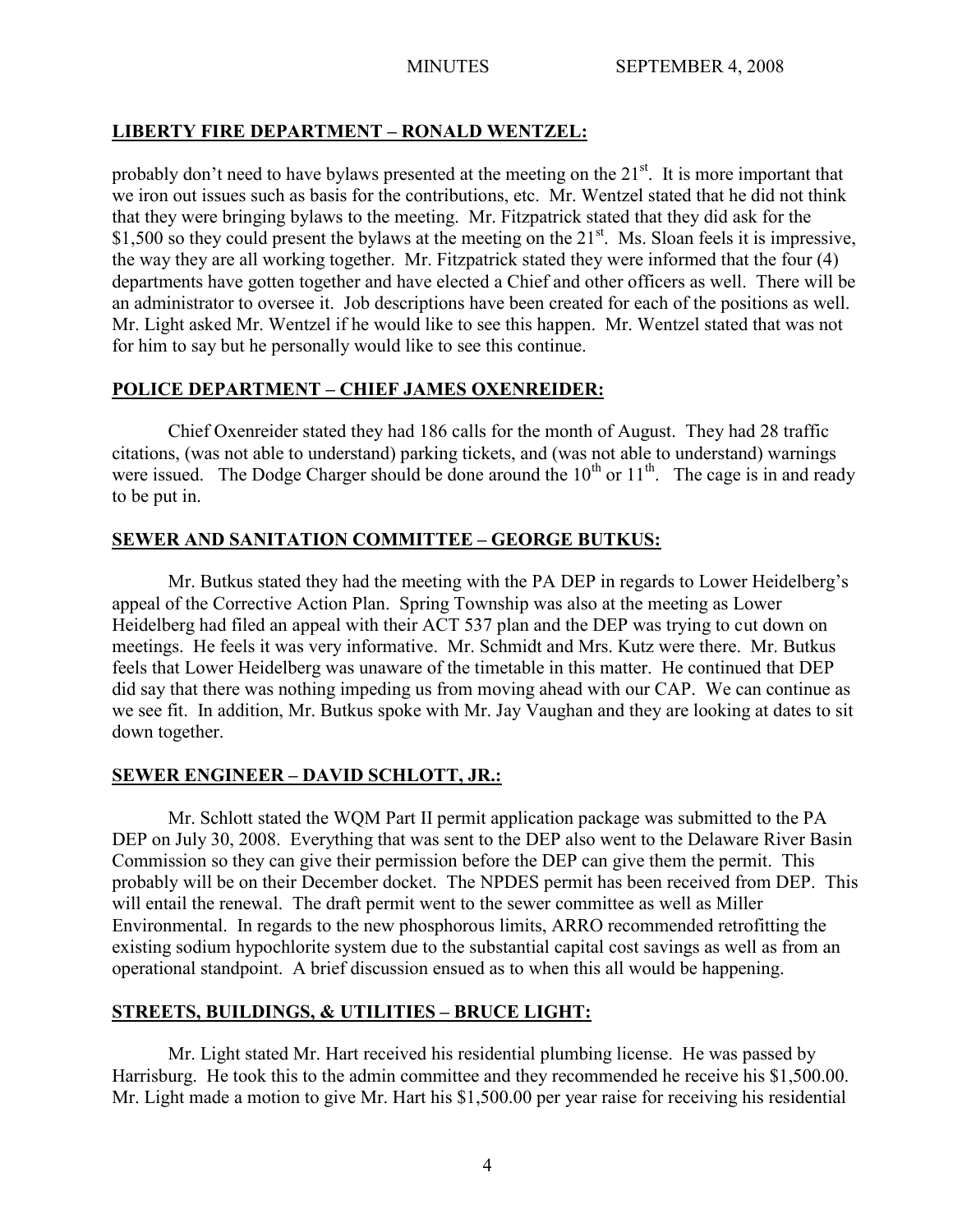## **STREETS, BUILDINGS, & UTILITIES – BRUCE LIGHT (cont'd):**

plumbing license; seconded by Ms. Sloan. AYES – 7, NAYS – 0; motion carried.

## **MAYOR NOECKER:**

The Mayor stated that as of the  $15<sup>th</sup>$  of September we shall have our  $6<sup>th</sup>$  full time man out on the street. In addition, on September  $5<sup>th</sup>$  our Police Chief Oxenreider will observe his first anniversary as Chief. The Mayor thanked him for his service.

## **ADMINISTRATION – JAMES ZERR:**

Mr. Zerr had two (2) items. The first was to each department head and committee chair; he wanted preliminary budget amounts for the workshop meeting which is September  $24<sup>th</sup>$ . It is just a rough draft and items that you would like added. The other item was that we received notification from PENNDOT regarding the Rt. 422 Corridor preconstruction meeting. It is this coming Monday at 9:00 a.m. in Allentown. Mr. Hart is unavailable to attend. He will be in Harrisburg on other business. He was requesting Ms. Schmidt, Mr. Zerr, and Mrs. Shade goes in case some forms need to be signed. He feels since Mr. Schmidt is head of Public Safety he should go.

## **PUBLIC WORKS DIRECTOR – MICHAEL HART:**

Mr. Hart stated that the Ashley Road has been basically completed. It went quite well. The pole building is underway. Columbia Avenue will be closed from South Hull to Woodrow. It should be closed for at least a week and detours will be set up. Mr. Schmidt questioned when the new keys were coming in and what the arrangement is. Mr. Hart stated that they should be here the  $11<sup>th</sup>$  and  $12<sup>th</sup>$  to start and finish it. It will be up to Council on how the keys will be dispersed. Mr. Schmidt questioned if this will be a key card. Mr. Hart stated no it will be a key. Each building will have a key and then each door will have a key. It also will be keyed under a grand master key. This does include the playground. The cost will be around \$1,900.00. Mr. Hart stated this is what Council did approve. It was budgeted at \$1,500.00 however it came in about \$400 higher and Council back in May voted for the extra amount. Mr. Schmidt feels we need some type of procedure for the handing out of the keys.

## **UNFINISHED BUSINESS:**

The flu clinic is Wednesday, October  $15<sup>th</sup>$  from 11 a.m. to 3 p.m. here at the Borough Hall.

Bulk trash day is also Wednesday, October  $15<sup>th</sup>$  as well.

Revitalization Day will be Sunday, September  $14<sup>th</sup>$  from 11:00 a.m. to 7:00 p.m. with an open house from 12:00 p.m. to 5:00 p.m. Mr. James Yarger stated the design committee met and were basically talking about the streetscape and trying to get some ideas. They have several websites that they are gathering information from. He visited Lititz and Tyrone, PA. He explained what they are looking into and asked everyone to contribute. He asked if anyone had any areas they wanted him to visit or websites for him view to please contact Mrs. Shade and she will contact him. They Mayor would like to see a town clock. Mr. Wenrich stated he drove through Annville-Cleona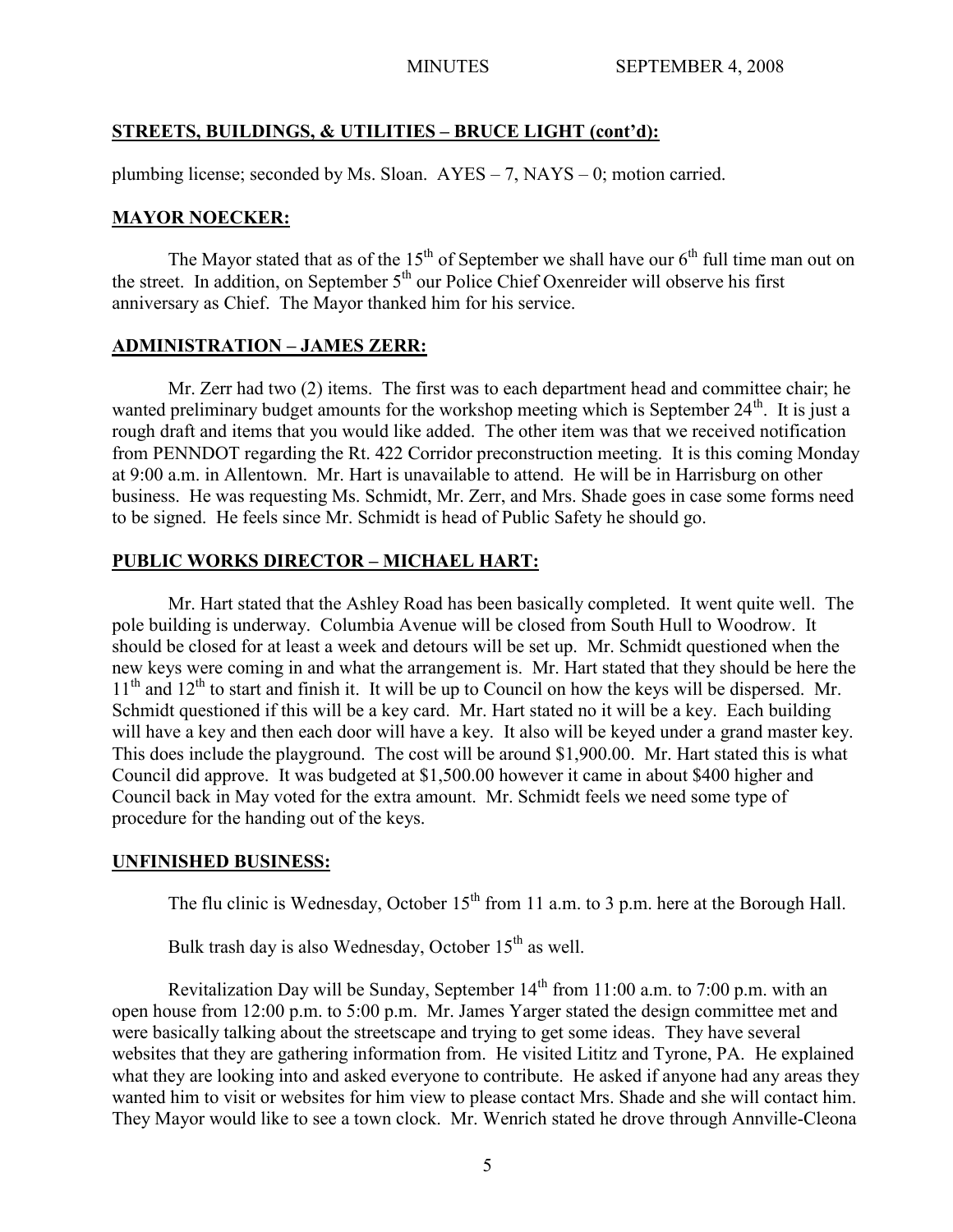## **UNFINISHED BUSINESS (cont'd):**

at night after they did their revitalization and it is magnificent. They had it decorated very nice. It gave him the small downtown feeling. It was great. Ms. Sloan stated if we could get money from the State for a pedestrian walkway over Penn Avenue; we could really use that, perhaps maybe even two (2) of them.

The next item was the admin car. It was advertised and we received one (1) bid from the Police Car Store. Their total was \$525.00. Mr. Hart recommended we take the bid. Mr. Zerr made a motion to accept the bid of \$525.00 from the Police Car Store; seconded by Mr. Light.  $AYES - 7$ , NAYS – 0; motion carried.

Brookfield Manor was next on the agenda. As requested at the workshop meeting, Mr. Hart and Mr. Eisenbrown have been working on this project. It is very broad. The total for both phases is \$724, 400.00. The sanitary sewer has not been televised so there might be something "lurking" that we are unaware of; the same with the stormwater. It appears to be working. Paving prices have gone through the roof. This at least gives us a starting point. Mr. Schmidt asked Mr. Fitzpatrick if he made contact with Mr. Elliott. Mr. Fitzpatrick stated he had and he is renewing his line of credit. Commerce Bank is to be doing this within the next few days however we don't have it now. However, he suggested to Council to authorize Mr. Hart, Mr. Eisenbrown along with himself to take whatever measures are necessary to draw on the existing line of credit if by September  $20<sup>th</sup>$  we have not received a replacement line of credit extending the line of credit for another year. The line of credit we currently have expires by the end of this month. Mr. Elliott stated that many of these items will be completed by that time, many will not. That means we need to have security. Mr. Elliott did say in the e-mail that some of the items have been completed. Mr. Eisenbrown stated those were his thoughts. They were not completed in his or Mr. Hart's mind. Mr. Fitzpatrick stated they should get in touch with him. Mr. Eisenbrown stated that he and Mr. Hart for six (6) months stated there has been inactivity on the developer's behalf. Ryan Homes have repaired curbs and sidewalks on the Borough's request. We have had two (2) meeting with Schlouch and the developer each time was a different person from Schlouch. He just received a phone call from a third person at Schlouch requesting a meeting out there. We are running out of time to get paving done. Schlouch has not "mobilized" to the best of his knowledge. He continued we can entertain this for perhaps one (1) more meeting however there comes a time when they "just got to go." Ms. Sloan asked for his thoughts. He feels there is real no reason not to do that. A brief discussion ensued. Mr. Fitzpatrick stated why we would take over the streets at this point in time. A discussion ensued over this matter and how it could be done. Mr. Wenrich questioned what would the time line be to get the televising done. Mr. Hart stated that was actually Mr. Elliott's choice. He could hire an outside firm or utilize Borough staff. They have requested a price quote for the Borough to do it. He felt he could get it done cheaper. Mr. Schlott stated that they had done an inspection out there to generate a punch list. There were items. One (1) of the items was the televising, etc. of the lines. Mr. Fitzpatrick stated we do have an improvements agreement that makes him make improvements within 365 days. In this type of development it usually doesn't happen and extensions are usually granted. We can stop granting extensions but Mr. Fitzpatrick feels that perhaps a conference call might be for the best in regards to this issue. We can then narrow it down. Mr. Hart doesn't feel we will get a wearing course on there this year. Mr. Butkus would like to see the televising occur no longer than three (3) months before the wearing course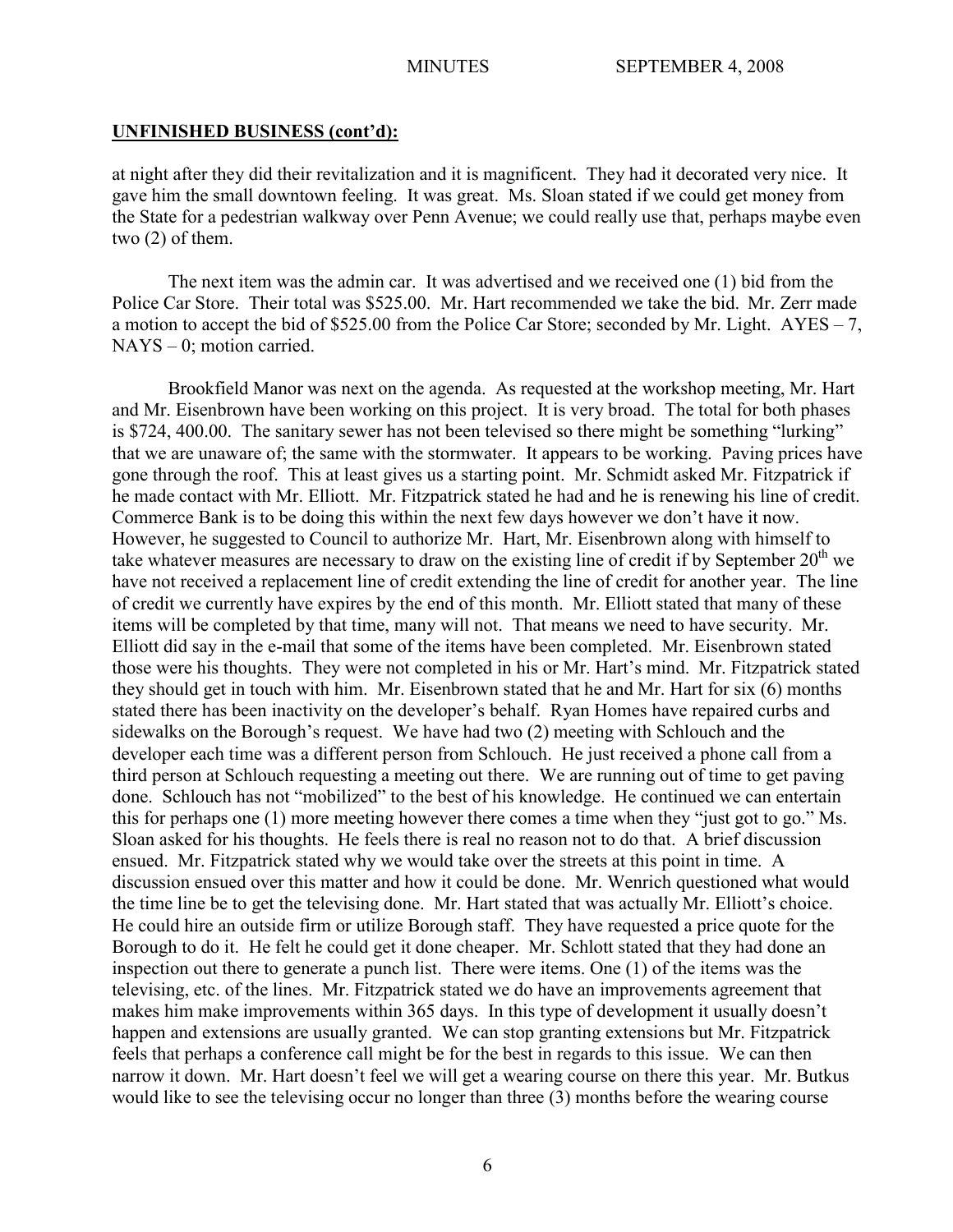## **UNFINISHED BUSINESS (cont'd):**

goes on. At this point we just don't know; we did ask for a written schedule. He would love to have them present a written schedule to Council within the next few days. Mr. Zerr made a motion to get Mr. Hart, Mr. Eisenbrown, and Mr. Fitzpatrick on a conference call with Mr. Elliott to solidify and clear up a bunch of these items and report back by the workshop so Council can take whatever action is necessary or appropriate; seconded by Ms. Sloan.  $AYES - 7$ ,  $NAYS - 0$ ; motion carried. Mr. Schmidt stated they will continue to pay their own trash until we take over the streets to which Mr. Fitzpatrick stated that was true.

The next item was Hillpoint Circle. Mr. Eisenbrown stated we received a requested dated August 24<sup>th</sup>. The 18 month maintenance period has come to an end. They are asking for a release, subject to a walk through. It has been dedicated since 2006. Mr. Zerr stated no sinkholes were found. They also requested ARRO look into their portion as well. It was decided that Council will review the report before making a motion to release the funds.

A new plan has come in for the area behind Dairy Queen. They propose 36 to 40 units on that site. They will be reviewed by the Planning Commission.

The other plan that has come back is the Sunset Apartments. A discussion ensued as to access for fire equipment. Mr. Eisenbrown was hoping that Mr. Paul Roth, Fire Marshal would attend the next Planning Commission to discuss this type of thing.

### **NEW BUSINESS :**

The first item under new business was the MMO for the Police Pension Plan. Mr. Zerr explained this is standard; we do this every year. This is the Borough contribution according to Ms. Sloan. Mr. Butkus made a motion to accept the Police Pension MMO in the amount of \$71,352.00; seconded by Mr. Light.  $AYES - 6$ ,  $NAYS - 0$ ,  $ABSTAIN - 1$  (Ms. Sloan) as she is involved with police negotiations.

The next item was the non uniformed pension MMO in the amount of \$42,191.00. Mr. Butkus made a motion to accept the non uniformed MMO for \$42,191.00; seconded by Mrs. Kutz. AYES – 4, NAYS – 0, ABSTAIN – 3 (Ms. Sloan, Mr. Schmidt, and Mr. Zerr).

## **EXECUTIVE SESSION:**

An executive session was held at 8:36 p.m. for police contract and litigation purposes.

## **RECONVENE:**

Council reconvened at 9:16 p.m. No action was taken.

## **PUBLIC COMMENT:**

No public comment.